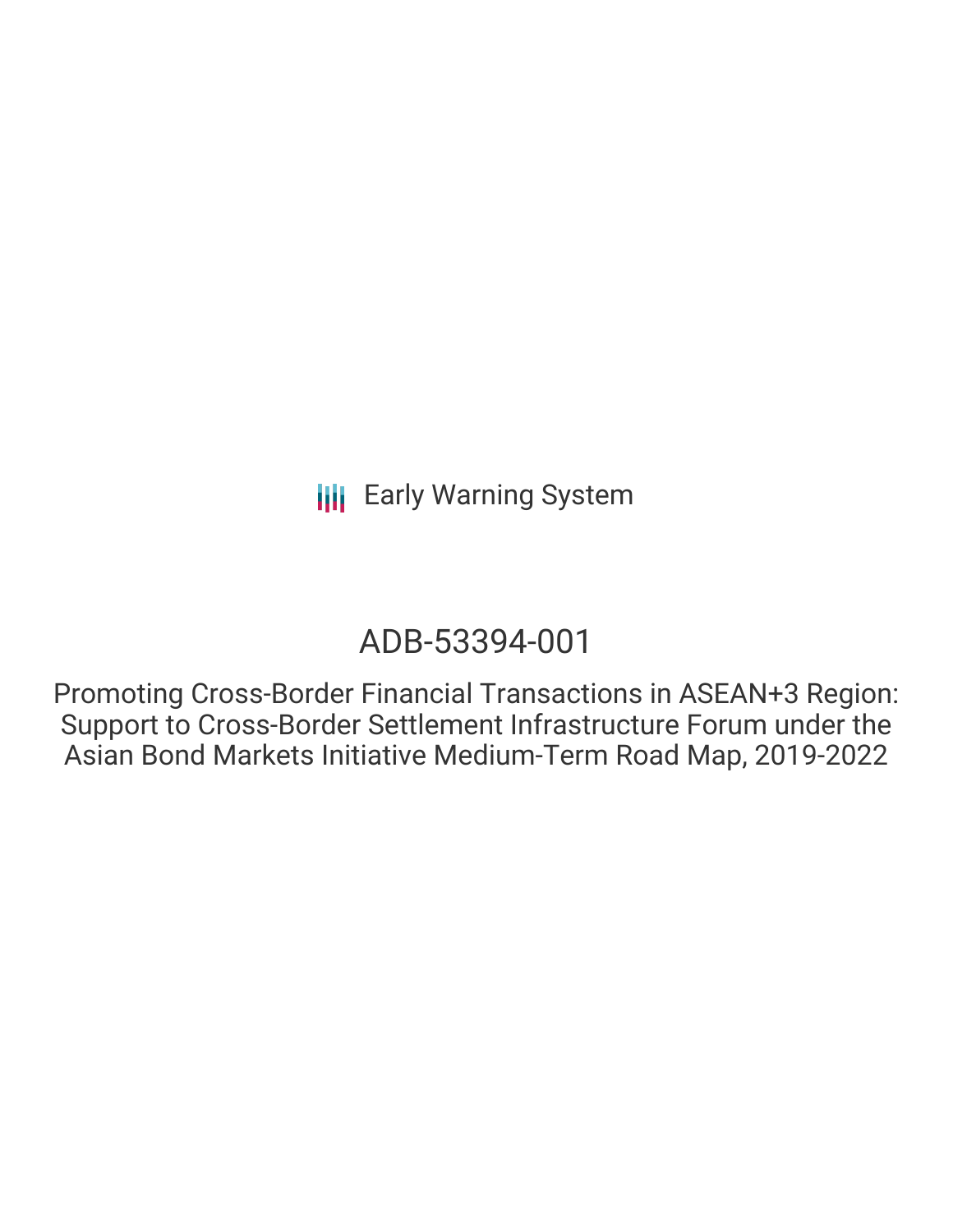

Promoting Cross-Border Financial Transactions in ASEAN+3 Region: Support to Cross-Border Settlement Infrastructure Forum under the Asian Bond Markets Initiative Medium-Term Road Map,

#### **Quick Facts**

| <b>Countries</b>              | Brunei, Cambodia, China, Indonesia, Laos, Malaysia, Myanmar, Philippines, Singapore, South Korea, Thailand, Vietnam |
|-------------------------------|---------------------------------------------------------------------------------------------------------------------|
| <b>Financial Institutions</b> | Asian Development Bank (ADB)                                                                                        |
| <b>Status</b>                 | Proposed                                                                                                            |
| <b>Bank Risk Rating</b>       | U                                                                                                                   |
| <b>Borrower</b>               | Regional                                                                                                            |
| <b>Sectors</b>                | Finance, Technical Cooperation                                                                                      |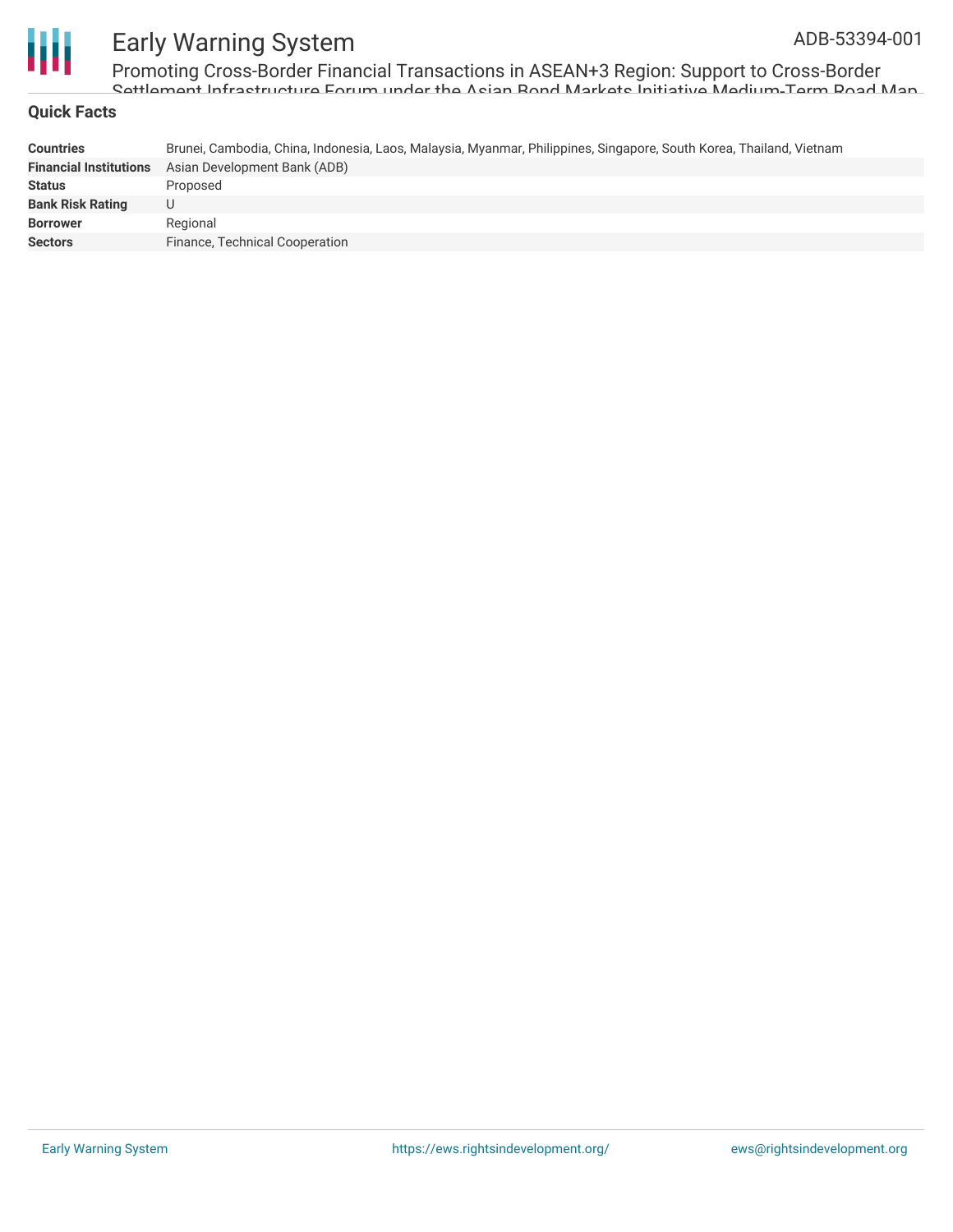

Promoting Cross-Border Financial Transactions in ASEAN+3 Region: Support to Cross-Border Settlement Infrastructure Forum under the Asian Bond Markets Initiative Medium-Term Road Map,

#### **Project Description**

According to the bank's website, the project's outcome is "Regional liquidity in the bond markets and risk management with cross-border transactions enhanced" Outputs are: A CSIF report produced; Reports to ABMI TF4 produced; A linkage among the central banks and CSDs in ASEAN+3 implemented.

No further description provided at the time of disclosure.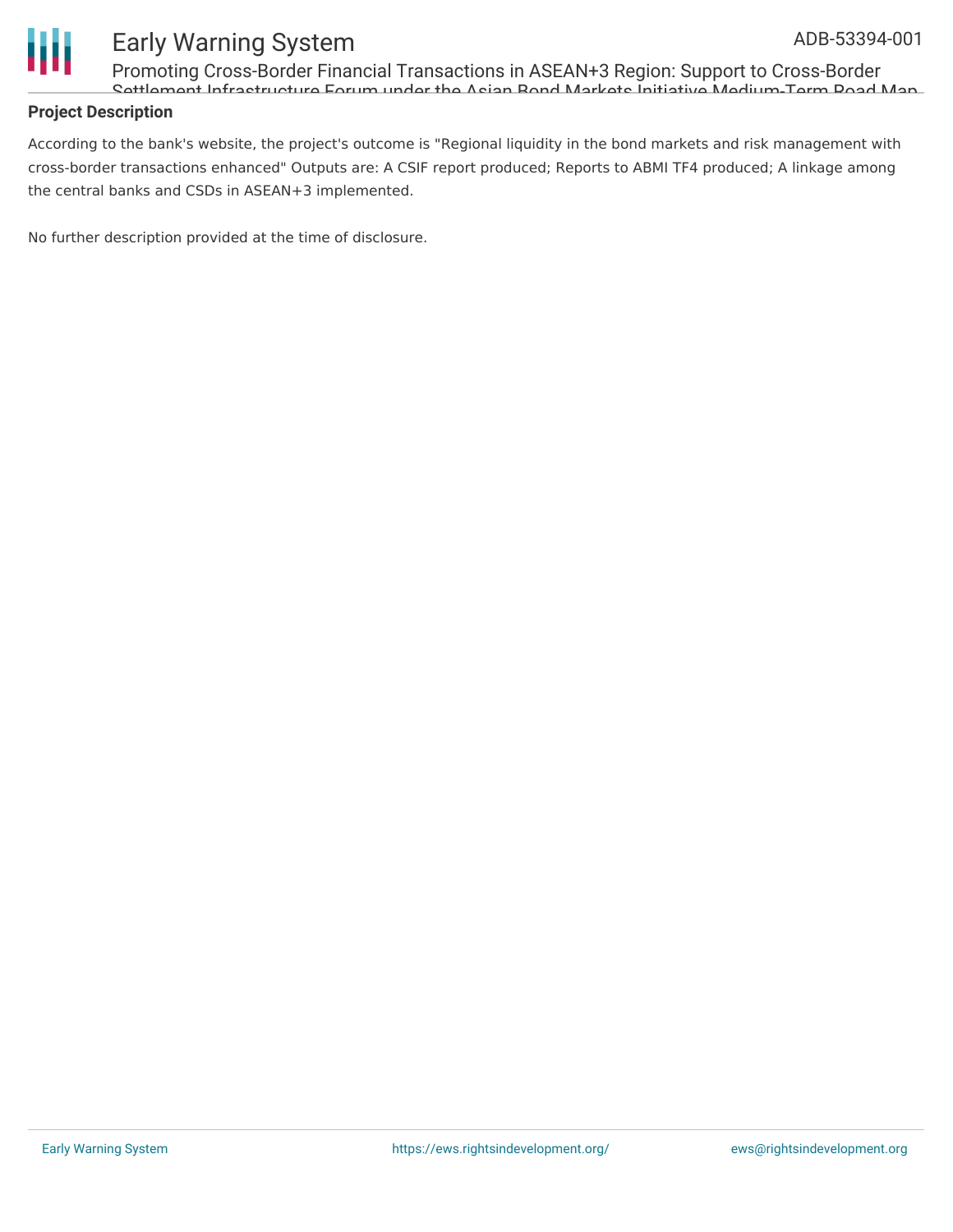# Ш

## Early Warning System

Promoting Cross-Border Financial Transactions in ASEAN+3 Region: Support to Cross-Border Settlement Infrastructure Forum under the Asian Bond Markets Initiative Medium-Term Road Map,

#### **Investment Description**

Asian Development Bank (ADB)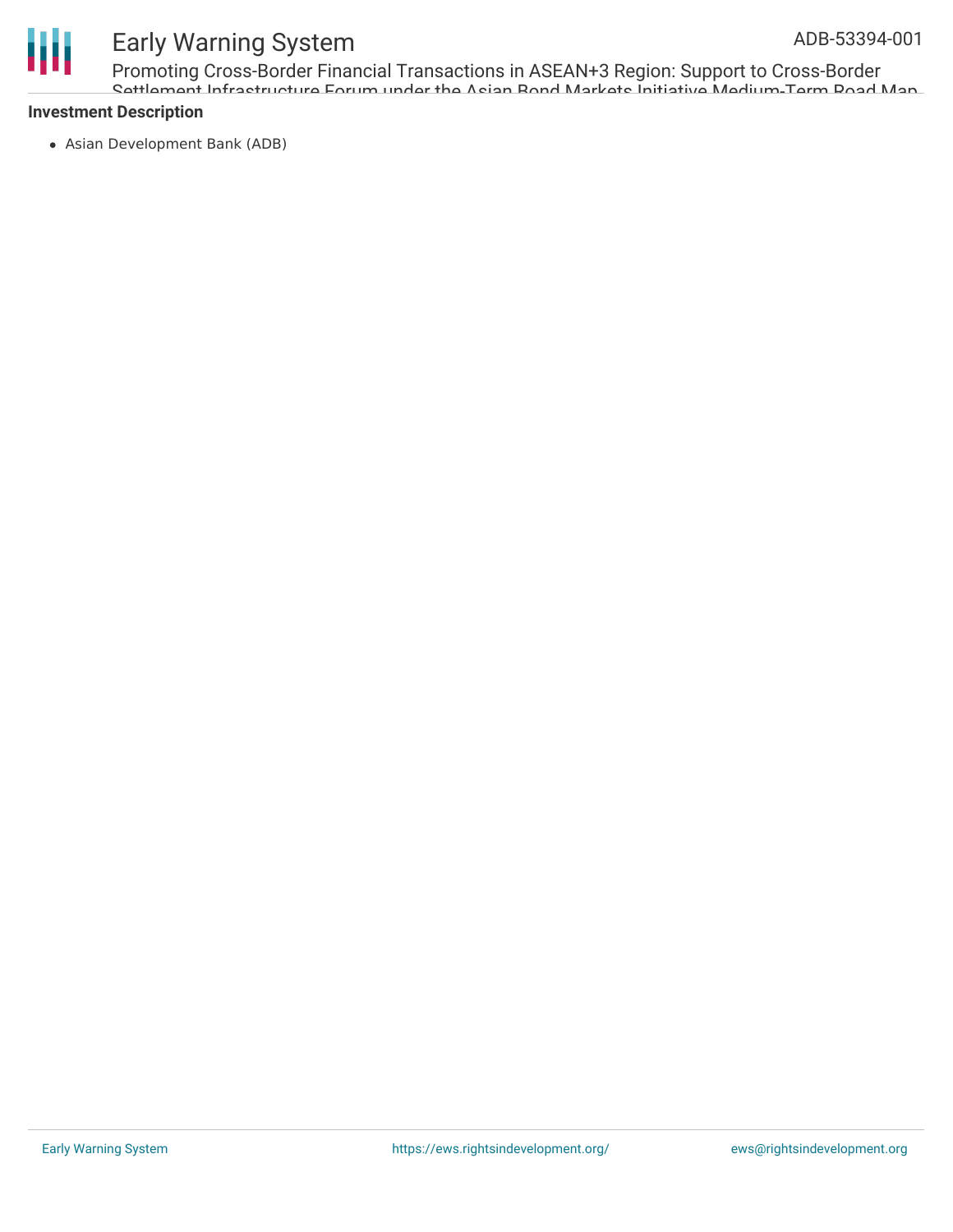

Promoting Cross-Border Financial Transactions in ASEAN+3 Region: Support to Cross-Border Settlement Infrastructure Forum under the Asian Bond Markets Initiative Medium-Term Road Map,

#### **Contact Information**

Responsible ADB Officer Ahn, Byung Wook Responsible ADB Department Economic Research and Regional Cooperation Department Responsible ADB Division Office of the Chief Economist, ERD Executing Agencies Asian Development Bank 6 ADB Avenue, Mandaluyong City 1550, Philippines

#### ACCESS TO INFORMATION

You can submit an information request for project information at: https://www.adb.org/forms/request-information-form

ADB has a two-stage appeals process for requesters who believe that ADB has denied their request for information in violation of its Access to Information Policy. You can learn more about filing an appeal at: https://www.adb.org/site/disclosure/appeals

#### ACCOUNTABILITY MECHANISM OF ADB

The Accountability Mechanism is an independent complaint mechanism and fact-finding body for people who believe they are likely to be, or have been, adversely affected by an Asian Development Bank-financed project. If you submit a complaint to the Accountability Mechanism, they may investigate to assess whether the Asian Development Bank is following its own policies and procedures for preventing harm to people or the environment. You can learn more about the Accountability Mechanism and how to file a complaint at: http://www.adb.org/site/accountability-mechanism/main.